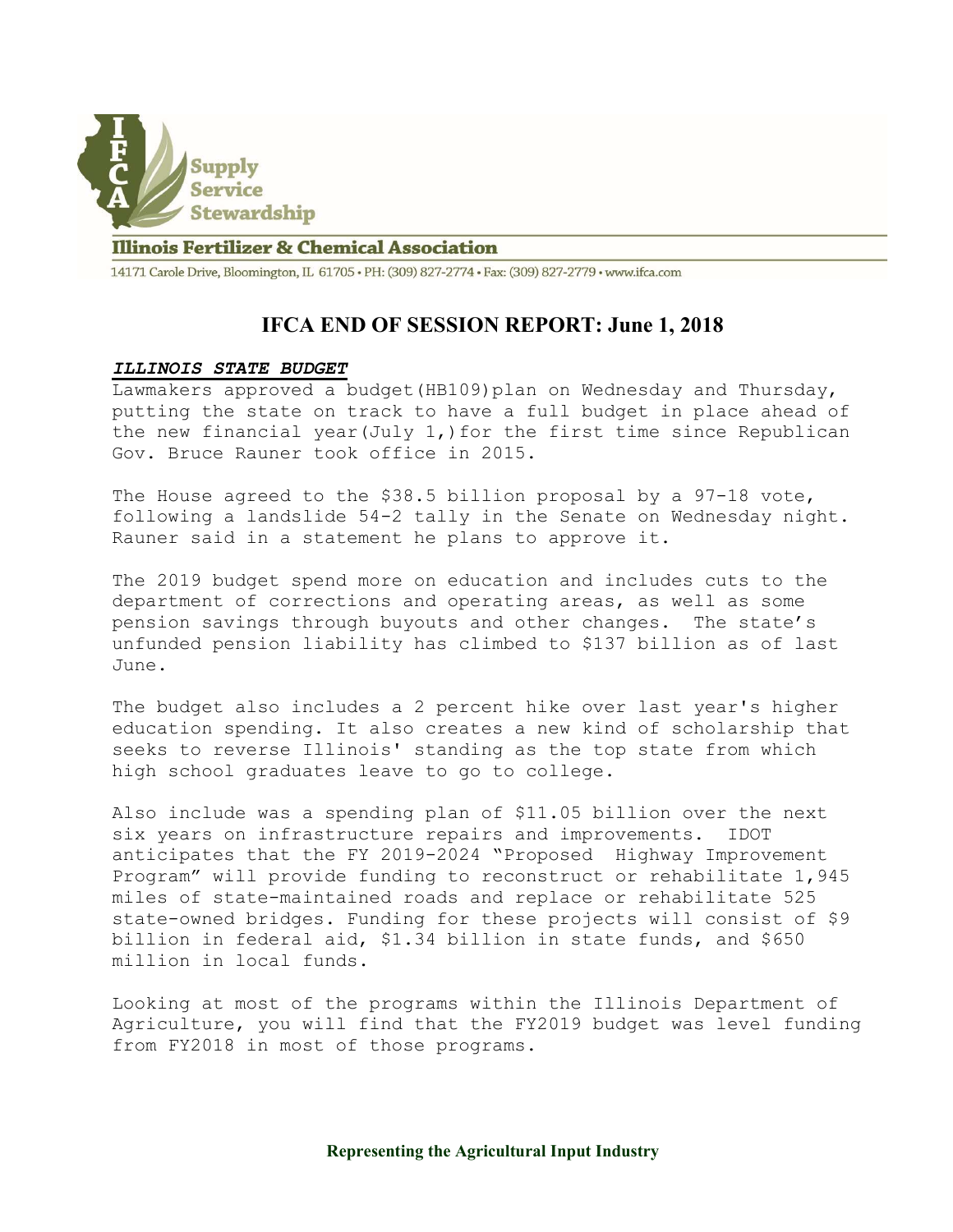## IFCA PRIORITY BILLS

NEONICOTINOID BAN ON PUBLIC LANDS. Rep Fred Crespo introduced HB4994 which makes it unlawful to apply neonicotinoid insecticides on public lands owned or maintained by the state(including university ground). It would also ban applications of neonicotinoid insecticides in other outdoor residential settings, including landscaping, ornamental, or other outdoor applications in the state. The bill also requires the Illinois Dept of Agriculture, within one year after the effective date of the Act, to issue a draft report evaluating whether clear, peer-reviewed, published scientific evidence exists that outdoor applications of these insecticides are safe for monarch butterflies, other pollinators, other beneficial insects, the broader environment, and human health. IFCA is opposed to HB4994. IFCA and many of the Ag groups talked to Rep. Crespo regarding this issue. Rep. Crespo decided not to run the bill. He did info us that he would like to have a more formal discussion regarding pollinator health(bees and butterflies). IFCA will keep having open discussion with Rep. Crespo through the summer. IFCA full suspects this issue to come back up next spring session.

LAWSUITS AGAINST ADMINISTRATIVE DECISIONS. Senator Raoul and Rep. Anderson introduced SB3005 and HB 5119. These bills would allow any person to file a lawsuit against an agency and the person involved in a permitting decision or approval, including the approval of a ag retail plant(ammonia tank and agrichemical facility). This undermines existing case law that a person must be a party of record to the administrative decision to challenge that decision in court. This will result in state agencies facing costly lawsuits from any person that does not agree with the approval. IFCA is opposed to SB3005 and HB5119. SB3005 did get a hearing in the Senate Judiciary Committee but never made it to the floor. HB5119 was assigned to House Judiciary committee but never received a hearing. Don't be surprised if this legislation doesn't come back up next spring session.

INCREASED ABOVE GROUND FUEL STORAGE. Rep. Parkhurst and Sen. Koehler introduced HB4569 that states that a facility used for agricultural purposes at an agricultural site refueling construction equipment at a construction site parking, operating, or maintaining a commercial vehicle fleet or fueling at railway yards, may store an aggregate total of 12,000 gallons of fuel for dispensing in aboveground storage tanks, as long as the facility complies with all other requirements of the rules of the Office of the State Fire Marshal. Current regulations allow for four 2,500 gallons above ground tanks at these facilities. However, storage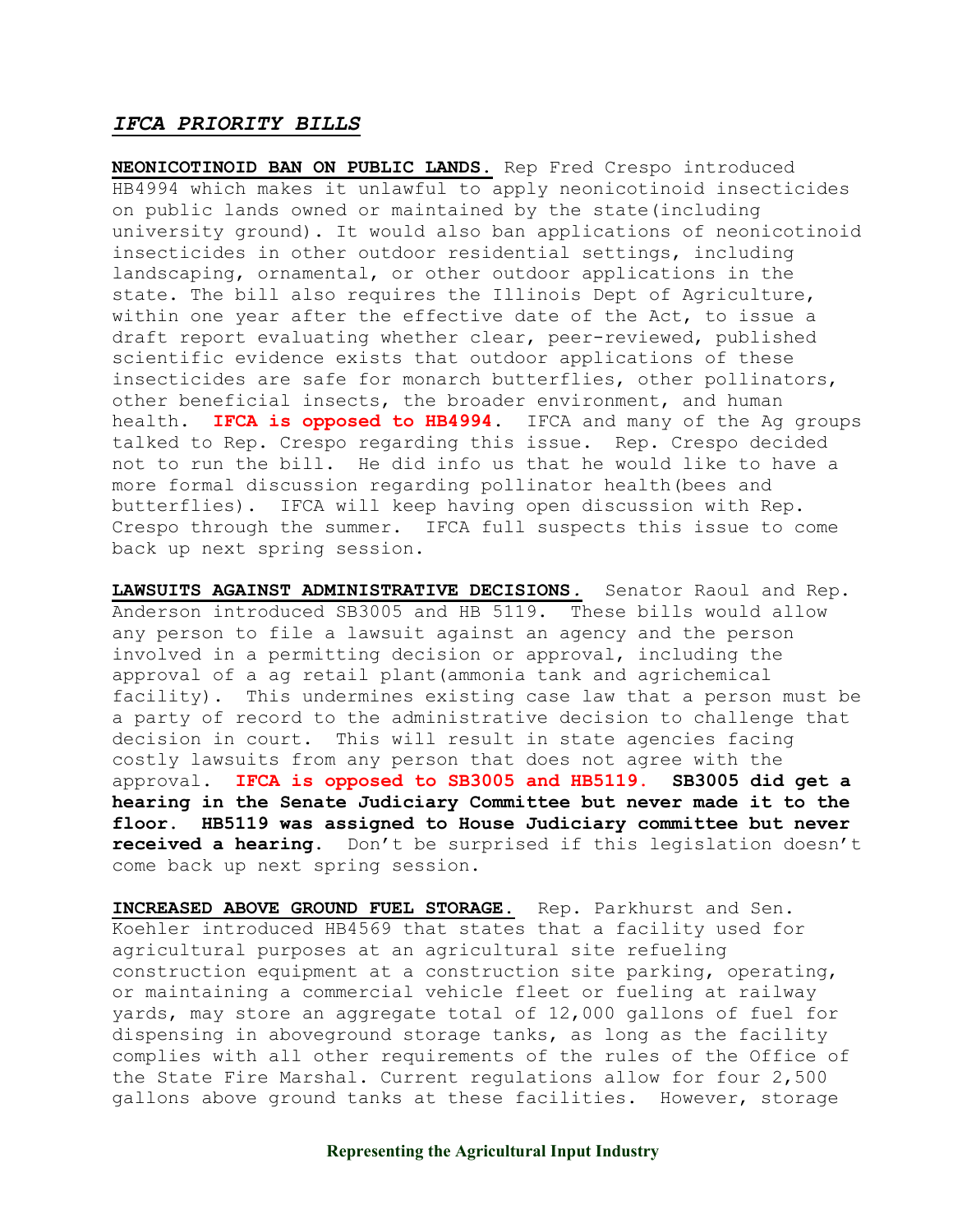may not exceed 5,000 gallons of any single type of fuel. IFCA supports HB4569 bill. IFCA worked with the trucking industry to pass this legislation. The Senate vote was 58-0. The House has passed HB4569 on a 108-0 vote. HB4569 now moves the Gov Rauner's desk.

CENTENNIAL AGRIBUSINESSES. Sen. Rose introduced SB3082. This bill amends the definition of "agribusiness" and allows them to qualify as a centennial or sesquicentennial agribusiness to include an organization that promotes the economic well-being and expansion of this state's agriculture industry. IFCA supports SB3082. The Senate has passed SB3082 on a 58-0 vote. It also passed the House on a 102-0 vote. It now moves to Gov Rauner's desk.

ENDANGERED SPECIES ACT IMPROVEMENTS. Rep. Costello introduced HB5293 provide assurances that, if a federal conservation agreement with the US Fish and Wildlife service is in effect, an additional incidental taking permit for a threatened or endangered species will not be required from the state. It also provides landowners representation on the Endangered Species Protection Board and requires additional transparency when the Board automatically lists a species as threatened or endangered in Illinois because it has been listed by the federal government. IFCA was monitoring HB5293. HB5293 passed out of House Ag Committee on a 11-1-2 vote. HB5293 was note voted on in the House.

PUBLIC INTEREST ACTIONS. Sen. Biss introduced SB2213. The bill allows, among numerous other changes, a person to bring an action in circuit court in the public interest to enforce standards or requirements concerning air, water, drinking water, and endangered and threatened species. This public interest enforcement only becomes operative if federal regulations concerning air, water, drinking water, and endangered and threatened species are made less stringent than regulations in place on Jan. 1, 2017 or if the federal statues are amended to weaken or eliminate citizen suit provisions. SB 2213 requires various state agencies to adopt, maintain, and enforce rules concerning air, water, drinking water, and endangered and threatened species that are at least as stringent as regulatory baselines under federal law, in addition to state law requirements. IFCA is opposed to SB2213. The Senate voted 32-21-1 on SB2213. The sponsor of the bill pulled the bill from the record. SB2213 was assigned to the House Environment Committee but was never called for a vote. IFCA and other business interests worked to stop SB2213.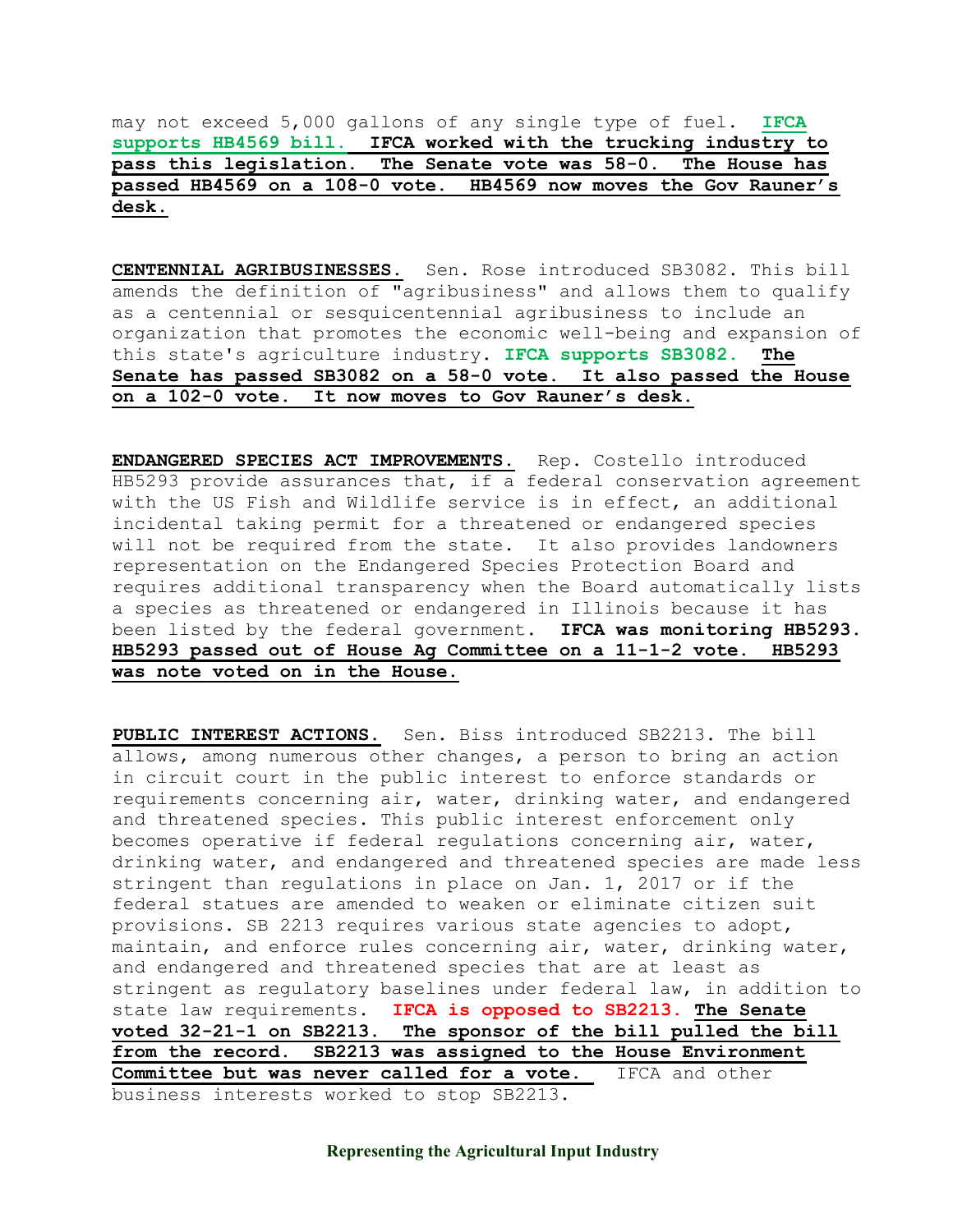TRUCK SAFTEY TEST. Rep. Sauer introduced HB4944 which would provide that vehicles weighing 10,000 to 26,000 pounds be only subject to a safety test at an official testing station at least every 12 months, rather than semi-annually. IFCA supports HB4944. HB4944 has passed out of the House on a 85-14 vote. It passed the Senate on a 55-0 vote. It now moves to Gov. Rauner's desk. AG Commodity Overweight Permits

If you remember last fall Gov. Rauner signed a "Harvest Season Emergency" in order for farmers and grain elevators to receive a permit to haul 10% above their gross vehicle weight(for grain movement). This spring session Sen. Fowler and Rep. Phelps-Finnie proposed HB5749. HB5749 would amend the current law by eliminating the need for a "Harvest Season Emergency" to be declared in order to authorize permits for hauling agricultural commodities at 10% above the gross vehicle weight, registered weight, and axle weight. This permit would run from September 1, to December 31. HB5749 passed out of the Senate on a 55-0 vote and passed out of the House on a 103-0 vote. It now moves to Gov. Rauner's desk.

HIGHWAY DISIGNATIONS. Rep Unes introduced HB 5167, which Amends the Illinois Vehicle Code. HB5167 deletes language allowing the Department of Transportation to designate streets or highways in the system of State highways as Class III highways. Provides that non-designated highways include highways that have lane widths of less than 11 feet, State highways not designated as Class I or II, and local highways which are part of any county, township, municipal, or district road system not designated as Class II. Deletes language regarding: the maximum length of vehicles on all non-State highways; and the highways that vehicles not exceeding 65 feet in overall length are allowed to access. Provides that combinations of vehicles over 65 feet in length with no overall length limitation are allowed certain access if there is no sign prohibiting access and the route is not being used as a thoroughfare between Class I or Class II highways. Provides that the maximum length limitation on non-designated highways for a truck tractor in combination with a semitrailer is 65 feet overall dimension and 60 feet overall dimension for a truck tractorsemitrailer-trailer or truck tractor semitrailer-semitrailer. Provides that length limitations do not apply on legal holidays and for a tow truck in combination with a disabled vehicle or combination of disabled vehicles. Provides that a unit of local government shall affirm to the Department if it has no Class II designated truck routes. Provides that units of local government shall report to the Department, and the Department shall post on its website, any limitations prohibiting the operation of vehicles imposed by ordinance or resolution in the unit of local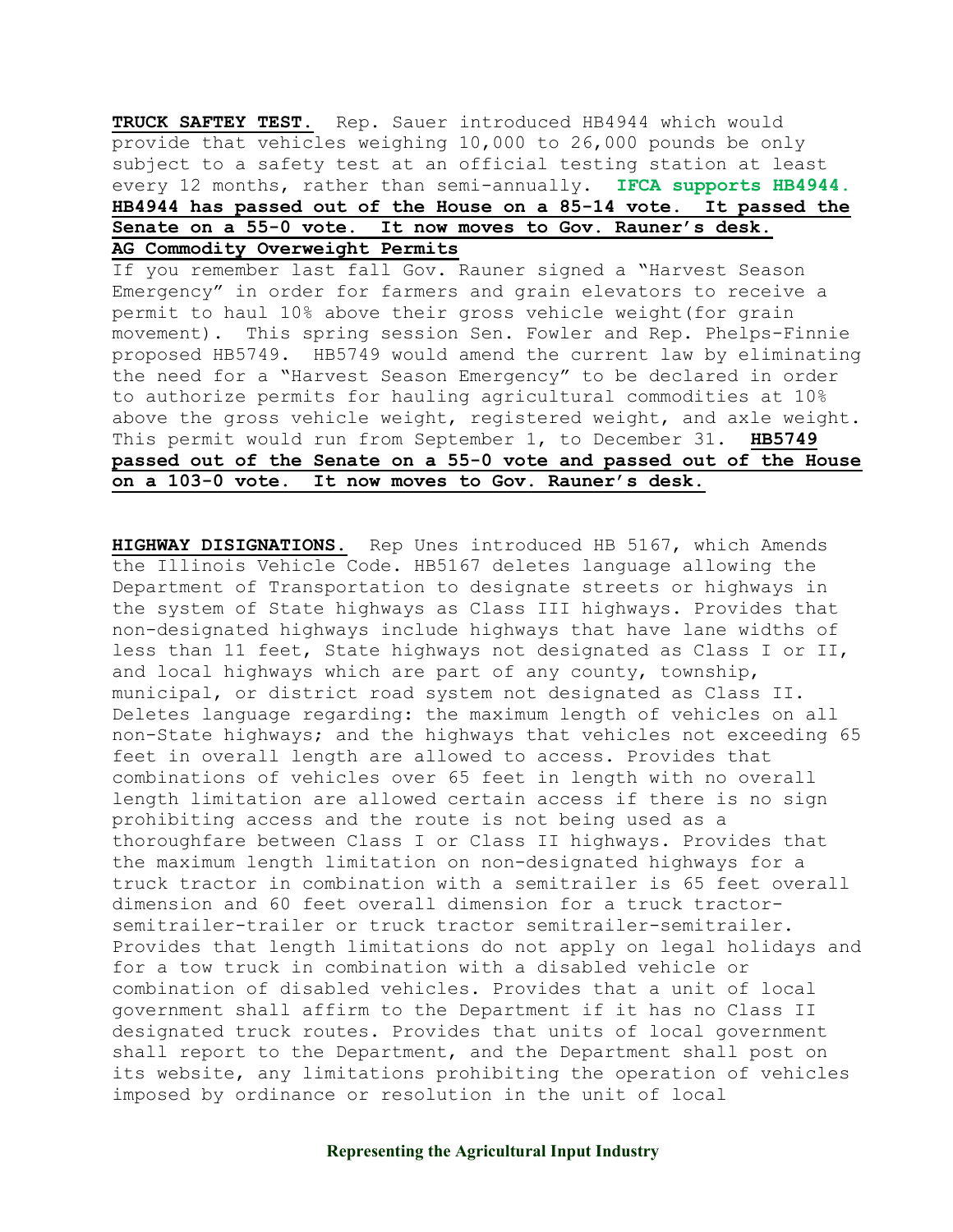government's non-designated highway system. Provides that, to be effective, an ordinance or resolution passed to designate a Class II roadway need not be signed, but shall be reported to the Department. Repeals a provision that requires local units of government to report to the Department all preferred truck routes, designated truck route networks, or whether there are no such truck routes. IFCA supports HB5167. HB5167 has passed out of House on a 100-0 vote. HB was assigned to Senate Transportation committee but never received a hearing.

STATE POLICE / TRUCK INSPECTION. Sen. McConnaughay introduced SB2558 which provides that the State Police may also authorize any civilian employee of the Department of State Police who is not a State policeman to be a truck weighing inspector with the power of enforcing a provision of the Illinois Vehicle Code which allows upon application and good cause for the issuing of a special permit authorizing the applicant to operate or move a vehicle or combination of vehicles of a size or weight of vehicle or load exceeding the maximum permitted or otherwise not in conformity with the Illinois Vehicle Code upon any highway under the jurisdiction of the party granting the permit. IFCA is monitoring SB2558. SB2558 passed out of the Senate on a 52-0 vote. It never received a hearing in the House.

INDUSTRIAL HEMP. Sen. Hutchinson introduced SB2298 which creates the Industrial Hemp Act. It would allow any person to grow, process, cultivate, harvest, process, possess, sell, or purchase industrial hemp or industrial hemp related products after receiving a license from the Department of Agriculture. IFCA is monitoring SB2298. The House passed out SB2298 on a 106-3 vote. The Senate approved SB2298 on a 56-0 vote. It was now move to Gov. Rauner's desk.

ALGICIDE PERMITS Sen. Rose introduced SB3135 which provides that no person shall be required to obtain a permit from the EPA to apply a commercially available algicide to water in accordance with the instructions of its manufacturer label. The Senate passed SB3135 on a 54-0 vote. The House passed the bill on a 114-1 vote. It now moves to Gov. Rauner's desk. IFCA was monitoring SB3135